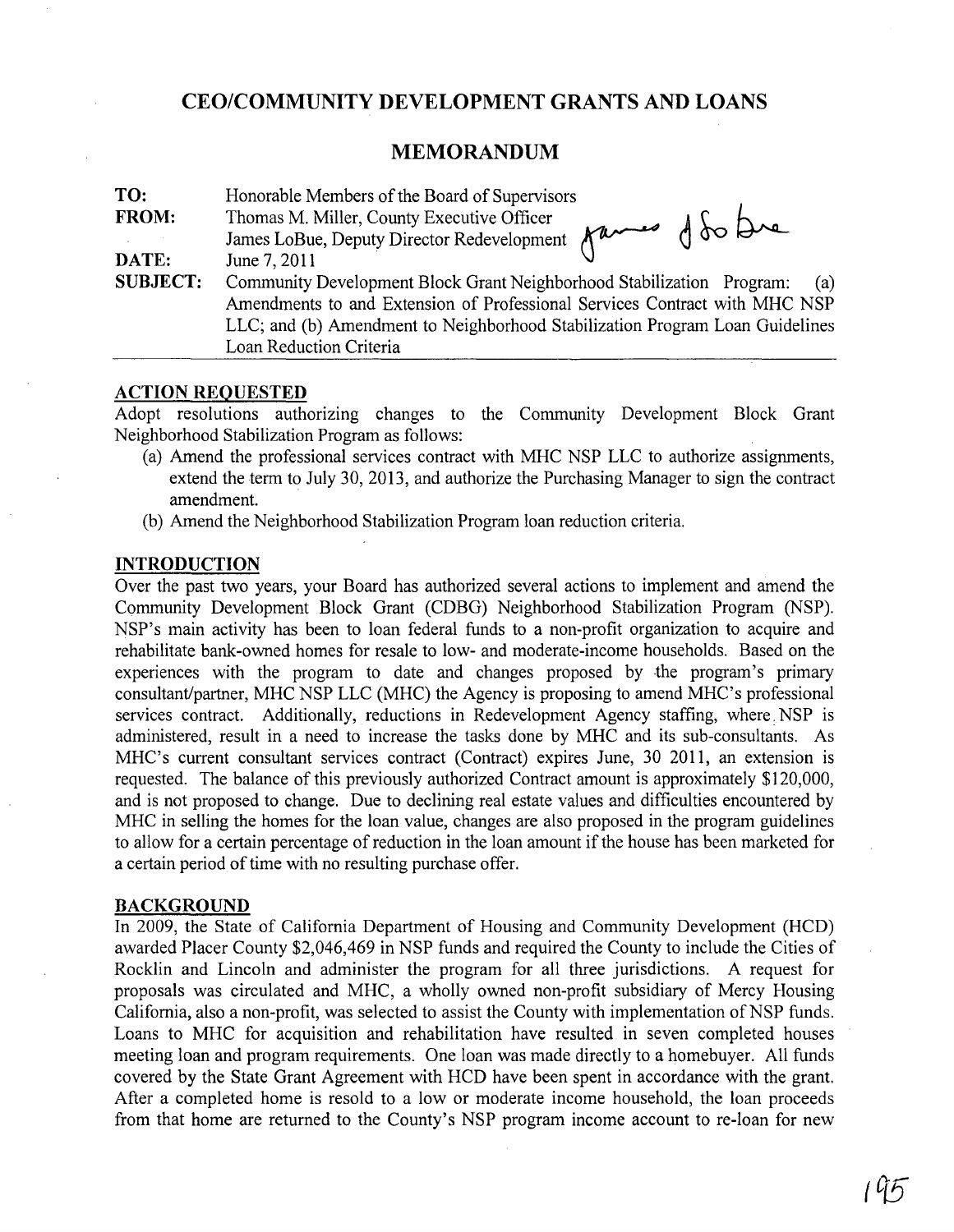NSP eligible activities. The NSP is in effect until July 2013. MHC has, to date, completed five homes that have been resold to eligible households and currently has two homes rehabilitated and on the market. Two new loans were recently made to MHC for acquisition and Two new loans were recently made to MHC for acquisition and rehabilitation of one house in Sheridan and one in Kings Beach.

The NSP houses were acquired for rehabilitation with loans to MHC that range from \$205,000 to \$299,900. The loans have paid for acquisition, rehabilitation, maintenance, disposition, and holding costs. Costs of sale are subtracted from the loan proceeds. MHC makes no profit from the sales but earns a fee from the Contract. This fee reimburses MHC for their costs to acquire the homes, develop budgets, prepare bid specifications, select and administer construction contractors, inspect the work, and oversee sale of the houses.

#### **Amendment to Professional Services Contract**

## Scope of Services and Eligible Expenditures

As discussed above, the current· Contract budget allows payment to MHC for their services supporting the acquisition, rehabilitation, and resale of bank-owned homes. Funds loaned to MHC for the purchase and rehabilitation of houses are not part of the Contract, but are loaned separately on each parcel and secured by a deed of trust. Expenditures for maintenance and holding costs for prior NSP homes were calculated into the loan amount. Staff now proposes to add these as eligible Contract costs so loans can be closed more efficiently at the time of sale. The amount of time it takes to do substantial rehabilitation and the time to sell the houses varies with each house, making the total amount of maintenance and holding costs difficult to predict and account for at the time the loan is made for the initial purchase of the home. With the proposed Contract amendment, MHC and their sub-consultants will now take over the maintenance and holding costs and submit invoices for reimbursement of the same through the Contract. MHC and their sub-consultants will also take over some tasks on buyer qualification and preparing loan documents previously done by Agency staff. Two Agency staff who worked on parts of NSP announced retirement recently. The changes are reflected Exhibit A and B to the attached Contract Amendment #6.

#### Assignment

MHC is an experienced, non-profit affordable housing developer that has successfully run both single-family and multi-family programs. Recently they decided to focus on multi-family housing and have subcontracted with NeighborWorks Sacramento for more of the NSP tasks. MHC has notified the County that they intend to eventually assign all their NSP consulting contracts to NeighborWorks, subject to County approval. HCD has authorized this assignment. County staff has conducted due-diligence on NeighborWorks. Consultation with several local jurisdictions produced favorable recommendations. Staff has discussed the time frame for this assignment with MHC and the current proposal is to have MHC remain the primary party to the Contract until it sells the two homes that are already rehabilitated and on the market. Staff does not oppose the transfer of the loans for the most recently acquired homes to NeighborWorks and the execution between MHC and NeighborWorks of a subcontract to allow NeighborWorks to transition into this County's NSP program. To accomplish these goals, staff proposes to amend the Services Contract to extend the term until the end of the NSP program and to clarify when an assignment can be made from MHC to NeighborWorks. The first attached resolution and contract amendment #6 authorizes staff to sign an extension with the changes discussed above. When all MHC obligations on existing houses owned by MHC are complete, the resolution's authorization will allow staff to approve the assignment to NeighborWorks.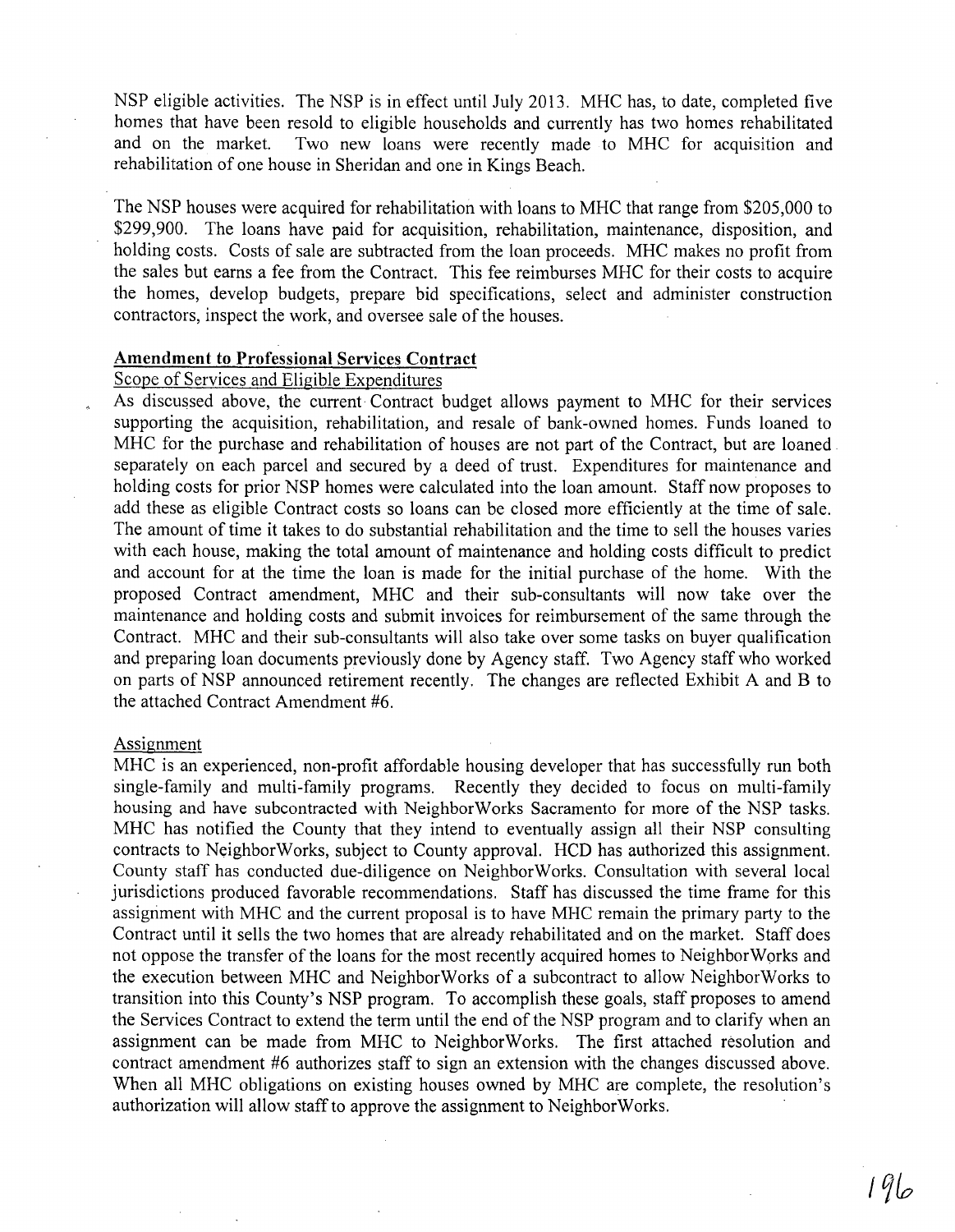## **Loan Guidelines Criteria for Loan Reductions**

The first bank-owned house acquired and rehabilitated by MHC was resold to a low-income home buyer for a price that recovered the amount of the loan. Since then, after-rehabilitation appraisals have valued the homes below the amounts of the loans. In January 2010, your Board adopted changes to NSP program guidelines that allowed a portion of the loan balances to be reduced based on certain marketing criteria and after-rehabilitation appraisals. Since that time MHC has had difficulty selling the homes even at the reduced after-rehabilitation appraisal value. As the purpose of the NSP is to sell the homes and reinvest the grant proceeds into rehabilitating and selling additional homes to qualified buyers, it would be counterproductive to allow these homes to sit on the market for long periods of time. As a result, staff proposes to allow, based on strict criteria, loan program modifications to a further 10% reduction when the house has seen no market activity for 30 days after the appraisal-based price reduction. A second resolution with the proposed loan guidelines modifications is attached for the Board's consideration.

#### **FISCAL IMPACT**

The contract amendment and loan guideline amendments have no impact on the County General fund. Contract costs will be covered by the County's CDBG NSP Program Income. Funds are included in the FY 2010-11 and 2011-12 fund 104 budgets.

#### **ENVIRONMENTAL IMPACT**

This administrative action is exempt from both the California Environmental Quality Act per Guidelines Section 15061(b) (3) and the National Environmental Policy Act per 24 CFR 58.35(a) and 24 CFR 58.6.

Attachments: Resolution with Contract Amendment Resolution with revised program guidelines.

cc: Karin Schwab, Deputy County Counsel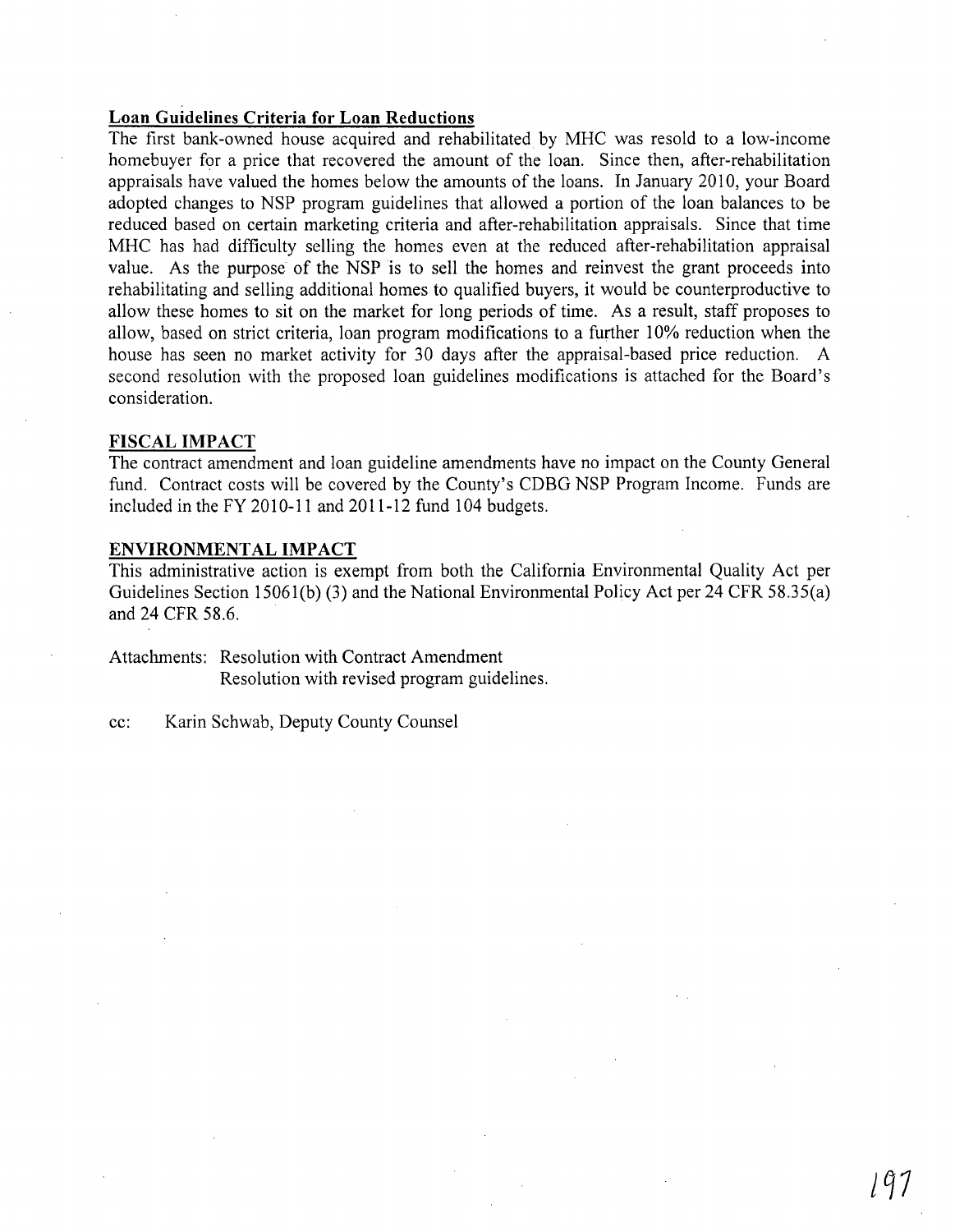# **Before the Placer County Board of Supervisors**  . **County of Placer, State of California**

**In** the matter of:

Amendments to the Neighborhood Stabilization Program Professional Services Contract with MHC NSP, LLC to authorize assignment, extend the term to July 30, 2013, and authorize the Purchasing Manager to sign the contract amendment and extend the contract to July 30, 2013

Resol. No: ............................... .

Ord. No: ................................. ..

First Reading:

The following Resolution was duly passed by the Board of Supervisors

of the County of Placer at a regular meeting held \_\_\_\_\_\_\_\_\_\_\_\_\_\_\_\_\_\_\_\_\_\_\_\_\_\_\_\_\_\_

By the following vote on roll call:

Ayes:

Noes:

Absent:

Signed and approved by me after its passage.

Attest: Chair, Board of Supervisors

Clerk of said Board

WHEREAS, by Resolution 2009-153 the Board of Supervisors authorized application for, and implementation of, the Community Development Block Grant Neighborhood Stabilization Program;

WHEREAS, the State of California Department of Housing and Community Development (HCD) awarded from the Community Development Block Grant (CDBG) Neighborhood Stabilization Program (NSP) the following fund allocations to Placer County; the City of Lincoln – \$667,582, the City of Rocklin  $-$  \$505,694, and the unincorporated areas of Placer County  $-$  \$872,923 for a total of \$2,046,469;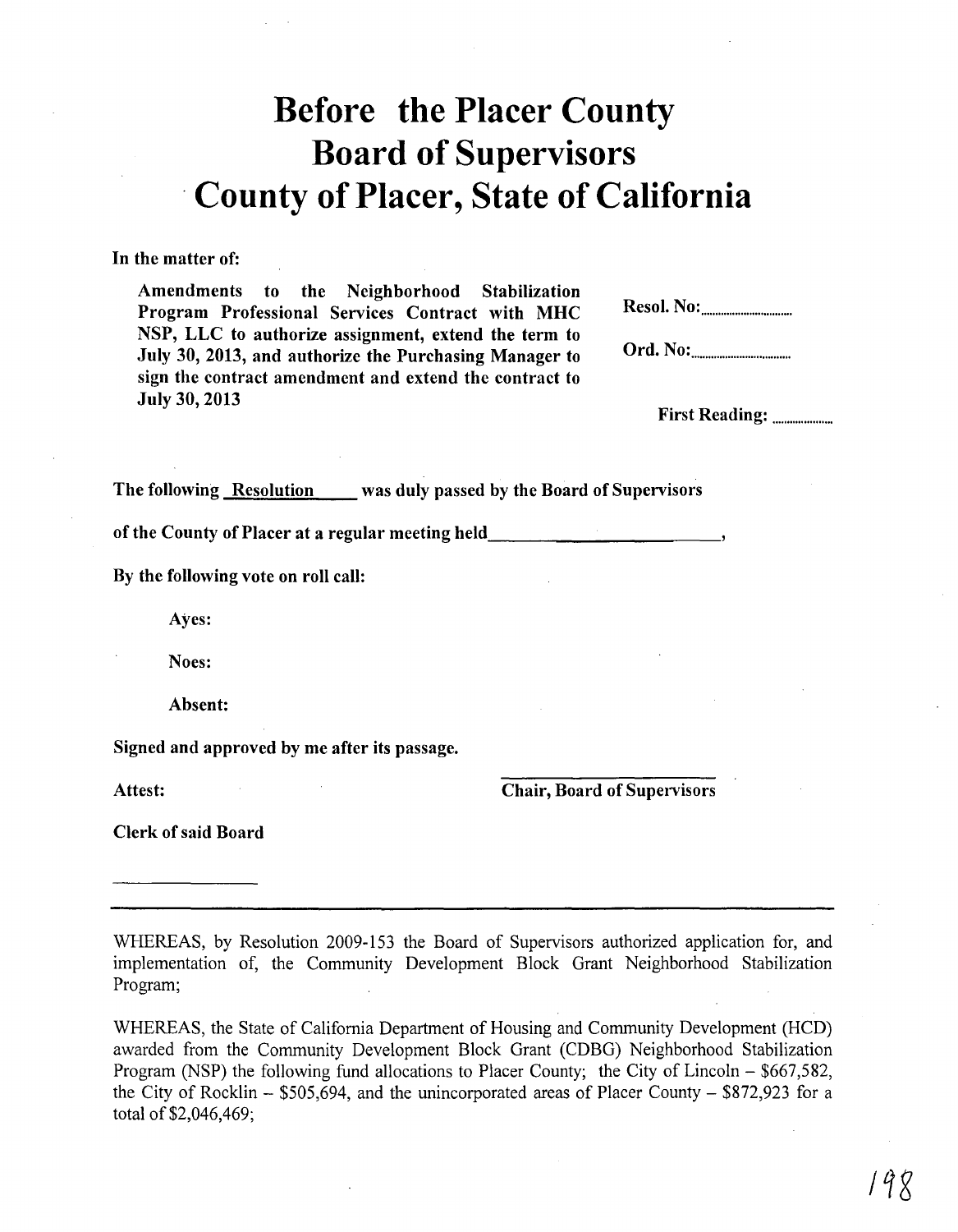WHEREAS, on November 10, 2009, HCD signed a contract with the County for these funds and required the County to maintain and reuse loan repayments in a separate program income fund until July 2013;

WHEREAS, the County issued a Request for Proposals on June 30, 2009 for assistance in implementation of the NSP;

WHEREAS, Mercy Housing California, acting as its wholly owned subsidiary, MHC NSP, LLC, . was selected as the most qualified consultant;

WHEREAS, by Resolution 2010-108 and Resolution 2010-296 the Board of Supervisors authorized amendments to a Professional Services Contract with MHC NSP, LLC to provide NSP services and increase the contract in a not to exceed amount from \$44,561 to \$120,000;

WHEREAS, experience with the program has identified changes needed to the Professional Services Contract and its scope of work;

WHEREAS, reductions in Redevelopment Agency staffing results in a need to increase the tasks done by MHC and its sub-consultants; and

WHEREAS, pursuant to California Environmental Quality Act Guidelines and National Environmental Policy Act regulations, the proposed action to amend a contract is exempt.

NOW, THEREFORE, BE IT RESOLVED that Contract Amendment No.6 is hereby approved as set forth in the attached Exhibit A and the Purchasing Manager or his designee is hereby authorized to execute the amendment.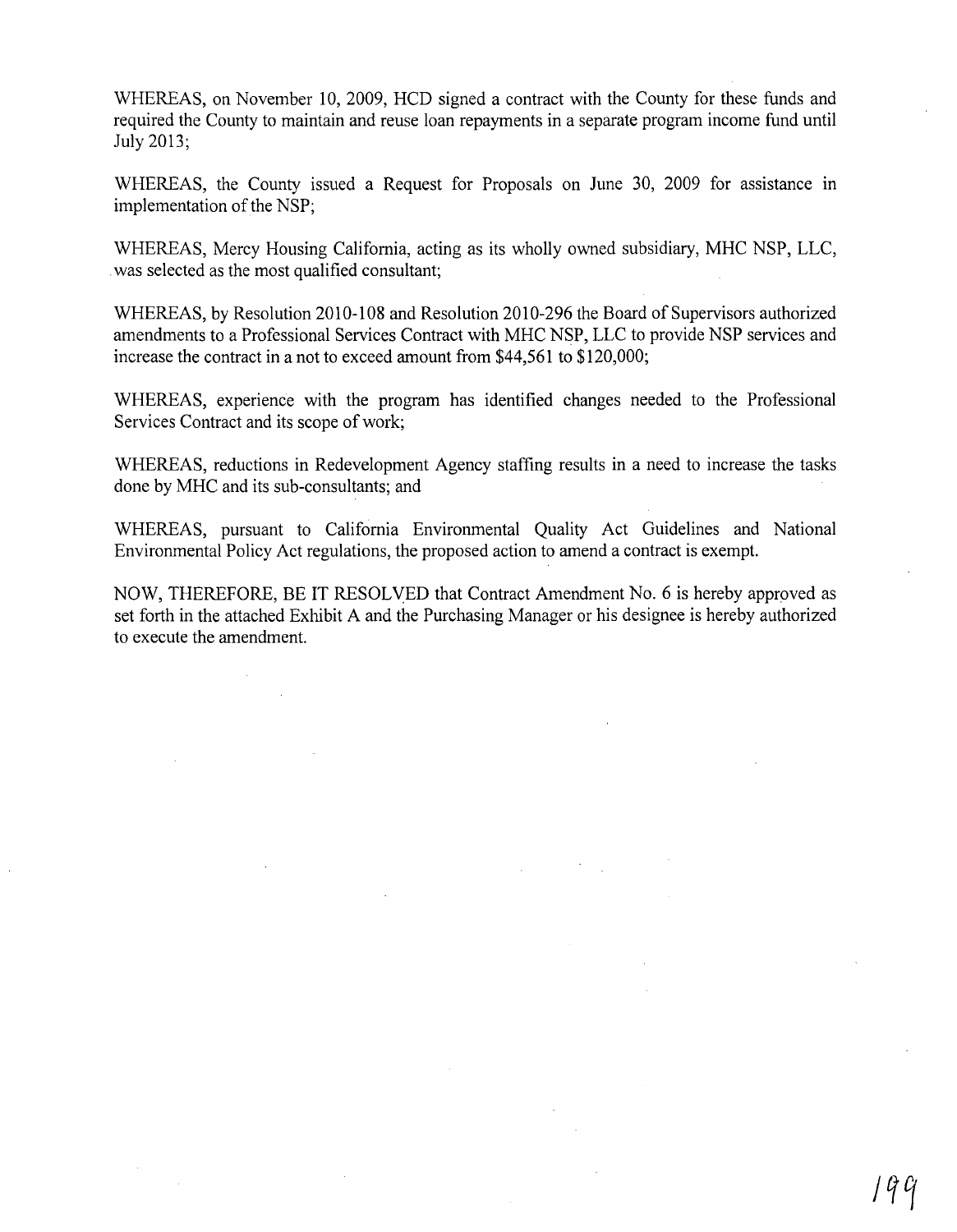| Consultant                   | <b>MHC NSP LLC</b>                                                                  |
|------------------------------|-------------------------------------------------------------------------------------|
| Project                      | <b>Neighborhood Stabilization Program</b>                                           |
| <b>Administering Agency:</b> | <b>Placer County Redevelopment Agency</b>                                           |
| <b>Contract Number:</b>      | BP017432                                                                            |
| <b>Contract Description:</b> | Acquisition, Rehabilitation, and Resale of Foreclosed Single<br><b>Family Homes</b> |

## CONTRACT AMENDMENT NO.6

THIS AGREEMENT, originally made at Auburn, California, as of February 11, 2010, by and between the Placer County Redevelopment Agency ("Agency"), and MHC NSP LLC ("Contractor"), and last amended on November 2,2010 (Amendment No.5), is further amended as follows:

- 1. Paragraph 5. Time for Performance. Contract shall expire July 30, 20l3.
- 2. Paragraph 12. Assignment. Consultant may assign its rights and obligations under this agreement only upon the prior written approval of County. Any such assignment shall be limited to a non-profit organization that has been approved by HCD and is, in the assessment of the County, capable of performing the tasks set forth in this agreement for the NSP program. Assignment approval shall be in the sole discretion of the County and subject to those conditions precedent to assignment that the County may require.
- 3. Exhibit A. Scope of Services. Revised per attached redlined exhibit.
- 4. Exhibit B, Budget. Revised per attached redlined exhibit.

All other terms and conditions of this Agreement shall remain in full force and affect. Loans funded with Program Income can be conducted in the unincorporated areas of Placer County and the Cities of Rocklin and Lincoln.

## PLACER COUNTY REDEVELOPMENT AGENCY

By:  $Date:$ 

20D

Jim Boggan, Purchasing Manager

MHC NSP LLC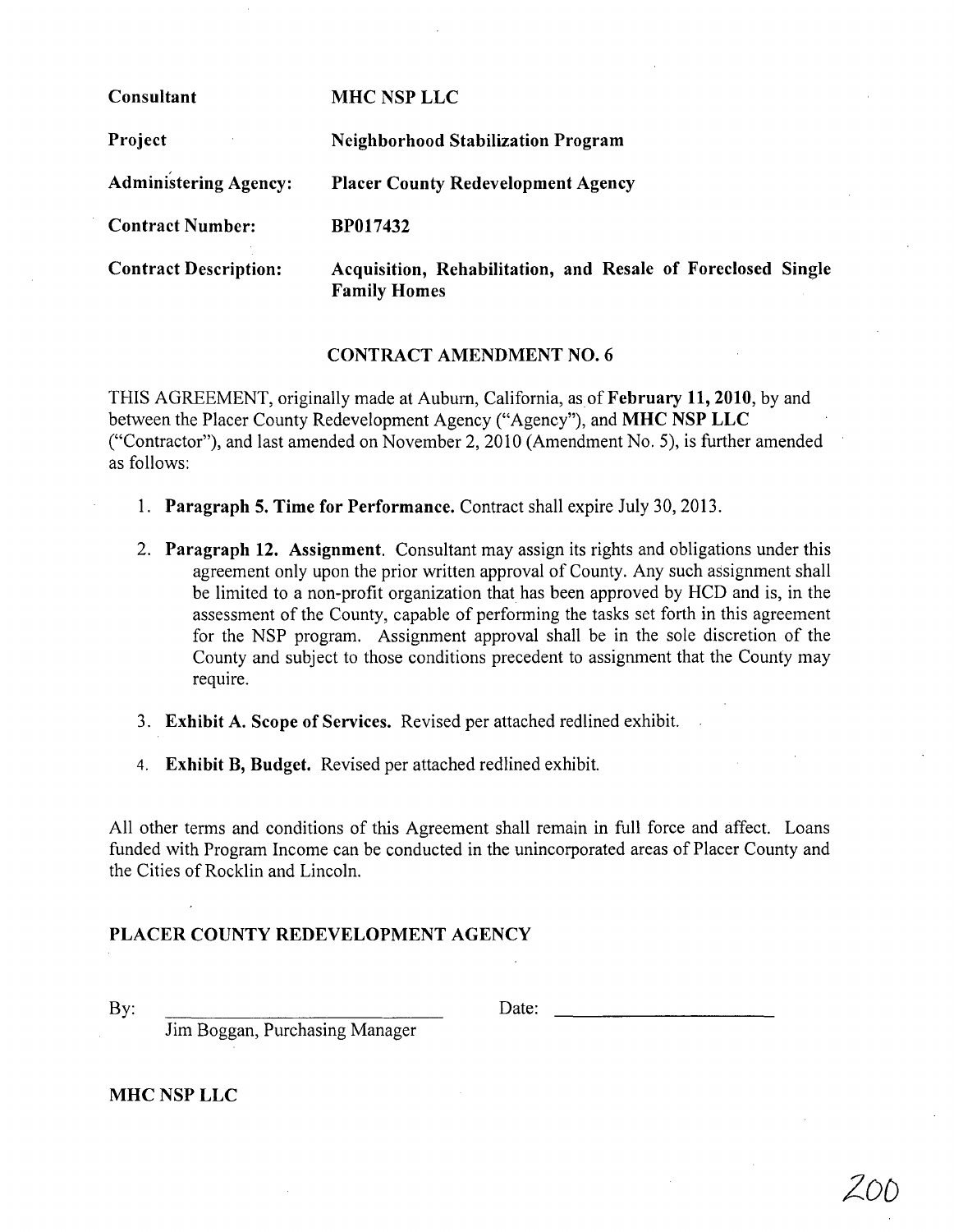| By:  |           | Date: |  |
|------|-----------|-------|--|
| Its: |           |       |  |
| By:  |           | Date: |  |
| Its: | Secretary |       |  |

 $\label{eq:2.1} \mathcal{L}(\mathcal{L}^{\mathcal{L}}_{\mathcal{L}}(\mathcal{L}^{\mathcal{L}}_{\mathcal{L}}))\leq \mathcal{L}(\mathcal{L}^{\mathcal{L}}_{\mathcal{L}}(\mathcal{L}^{\mathcal{L}}_{\mathcal{L}}))\leq \mathcal{L}(\mathcal{L}^{\mathcal{L}}_{\mathcal{L}}(\mathcal{L}^{\mathcal{L}}_{\mathcal{L}}))$ 

 $\label{eq:2.1} \frac{1}{\sqrt{2}}\int_{\mathbb{R}^3}\frac{1}{\sqrt{2}}\left(\frac{1}{\sqrt{2}}\right)^2\frac{1}{\sqrt{2}}\left(\frac{1}{\sqrt{2}}\right)^2\frac{1}{\sqrt{2}}\left(\frac{1}{\sqrt{2}}\right)^2\frac{1}{\sqrt{2}}\left(\frac{1}{\sqrt{2}}\right)^2\frac{1}{\sqrt{2}}\left(\frac{1}{\sqrt{2}}\right)^2\frac{1}{\sqrt{2}}\frac{1}{\sqrt{2}}\frac{1}{\sqrt{2}}\frac{1}{\sqrt{2}}\frac{1}{\sqrt{2}}\frac{1}{\sqrt{2}}$ 

 $\label{eq:2.1} \begin{split} \mathcal{L}^{(1)}(x) &= \mathcal{L}^{(1)}(x) \mathcal{L}^{(1)}(x) \mathcal{L}^{(1)}(x) \mathcal{L}^{(1)}(x) \mathcal{L}^{(1)}(x) \mathcal{L}^{(1)}(x) \mathcal{L}^{(1)}(x) \mathcal{L}^{(1)}(x) \mathcal{L}^{(1)}(x) \mathcal{L}^{(1)}(x) \mathcal{L}^{(1)}(x) \mathcal{L}^{(1)}(x) \mathcal{L}^{(1)}(x) \mathcal{L}^{(1)}(x) \mathcal{L}^{(1)}$ 

 $\label{eq:2.1} \frac{1}{\sqrt{2}}\left(\frac{1}{\sqrt{2}}\right)^{2} \left(\frac{1}{\sqrt{2}}\right)^{2} \left(\frac{1}{\sqrt{2}}\right)^{2} \left(\frac{1}{\sqrt{2}}\right)^{2} \left(\frac{1}{\sqrt{2}}\right)^{2} \left(\frac{1}{\sqrt{2}}\right)^{2} \left(\frac{1}{\sqrt{2}}\right)^{2} \left(\frac{1}{\sqrt{2}}\right)^{2} \left(\frac{1}{\sqrt{2}}\right)^{2} \left(\frac{1}{\sqrt{2}}\right)^{2} \left(\frac{1}{\sqrt{2}}\right)^{2} \left(\$ 

 $\label{eq:2.1} \frac{1}{\sqrt{2}}\sum_{i=1}^n\frac{1}{\sqrt{2}}\sum_{i=1}^n\frac{1}{\sqrt{2}}\sum_{i=1}^n\frac{1}{\sqrt{2}}\sum_{i=1}^n\frac{1}{\sqrt{2}}\sum_{i=1}^n\frac{1}{\sqrt{2}}\sum_{i=1}^n\frac{1}{\sqrt{2}}\sum_{i=1}^n\frac{1}{\sqrt{2}}\sum_{i=1}^n\frac{1}{\sqrt{2}}\sum_{i=1}^n\frac{1}{\sqrt{2}}\sum_{i=1}^n\frac{1}{\sqrt{2}}\sum_{i=1}^n\frac$ 

 $\label{eq:2.1} \frac{1}{\sqrt{2}}\int_{\mathbb{R}^3}\frac{1}{\sqrt{2}}\left(\frac{1}{\sqrt{2}}\right)^2\frac{1}{\sqrt{2}}\left(\frac{1}{\sqrt{2}}\right)^2\frac{1}{\sqrt{2}}\left(\frac{1}{\sqrt{2}}\right)^2\frac{1}{\sqrt{2}}\left(\frac{1}{\sqrt{2}}\right)^2\frac{1}{\sqrt{2}}\left(\frac{1}{\sqrt{2}}\right)^2\frac{1}{\sqrt{2}}\frac{1}{\sqrt{2}}\frac{1}{\sqrt{2}}\frac{1}{\sqrt{2}}\frac{1}{\sqrt{2}}\frac{1}{\sqrt{2}}$ 

 $\label{eq:2} \frac{1}{2}\sum_{i=1}^n\sum_{j=1}^n\frac{1}{j!}\sum_{j=1}^n\sum_{j=1}^n\frac{1}{j!}\sum_{j=1}^n\sum_{j=1}^n\frac{1}{j!}\sum_{j=1}^n\frac{1}{j!}\sum_{j=1}^n\frac{1}{j!}\sum_{j=1}^n\frac{1}{j!}\sum_{j=1}^n\frac{1}{j!}\sum_{j=1}^n\frac{1}{j!}\sum_{j=1}^n\frac{1}{j!}\sum_{j=1}^n\frac{1}{j!}\sum_{j=1}^n\frac{1}{j!}\sum_{j$ 

 $\label{eq:2.1} \frac{1}{\sqrt{2}}\int_{\mathbb{R}^3}\frac{1}{\sqrt{2}}\left(\frac{1}{\sqrt{2}}\right)^2\frac{1}{\sqrt{2}}\left(\frac{1}{\sqrt{2}}\right)^2\frac{1}{\sqrt{2}}\left(\frac{1}{\sqrt{2}}\right)^2.$ 

 $\ddot{\phantom{0}}$ 

 $\mathcal{L}^{\mathcal{L}}(\mathcal{L}^{\mathcal{L}})$  and  $\mathcal{L}^{\mathcal{L}}(\mathcal{L}^{\mathcal{L}})$  and  $\mathcal{L}^{\mathcal{L}}(\mathcal{L}^{\mathcal{L}})$ 

 $\label{eq:2.1} \frac{1}{\sqrt{2}}\left(\frac{1}{\sqrt{2}}\right)^{2} \left(\frac{1}{\sqrt{2}}\right)^{2} \left(\frac{1}{\sqrt{2}}\right)^{2} \left(\frac{1}{\sqrt{2}}\right)^{2} \left(\frac{1}{\sqrt{2}}\right)^{2} \left(\frac{1}{\sqrt{2}}\right)^{2} \left(\frac{1}{\sqrt{2}}\right)^{2} \left(\frac{1}{\sqrt{2}}\right)^{2} \left(\frac{1}{\sqrt{2}}\right)^{2} \left(\frac{1}{\sqrt{2}}\right)^{2} \left(\frac{1}{\sqrt{2}}\right)^{2} \left(\$ 

 $\label{eq:2.1} \frac{1}{\sqrt{2}}\left(\frac{1}{\sqrt{2}}\right)^{2} \left(\frac{1}{\sqrt{2}}\right)^{2} \left(\frac{1}{\sqrt{2}}\right)^{2} \left(\frac{1}{\sqrt{2}}\right)^{2} \left(\frac{1}{\sqrt{2}}\right)^{2} \left(\frac{1}{\sqrt{2}}\right)^{2} \left(\frac{1}{\sqrt{2}}\right)^{2} \left(\frac{1}{\sqrt{2}}\right)^{2} \left(\frac{1}{\sqrt{2}}\right)^{2} \left(\frac{1}{\sqrt{2}}\right)^{2} \left(\frac{1}{\sqrt{2}}\right)^{2} \left(\$ 

*;:'0/*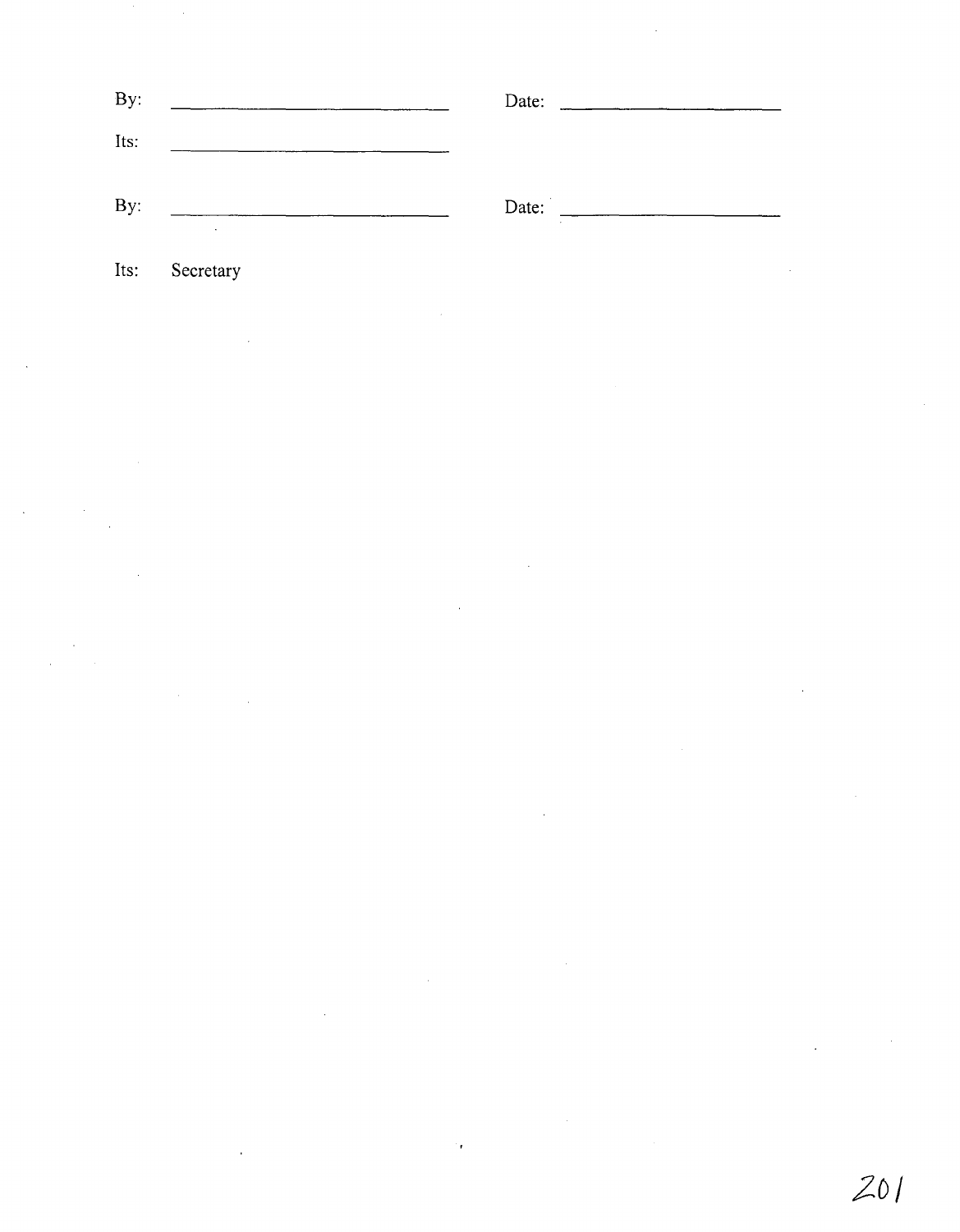# **EXHIBIT A**

## **SCOPE OF SERVICES**

#### I. Due Diligence for NSP Houses

- I. Housing Identification
	- Consultant will secure list of foreclosed houses from National Community Stabilization Trust, CalHFA, Fannie Mae or other sources.
	- Consultant and/or City or County staff will inspect properties and determine approximate rehabilitation need.
	- Consultant will notify County of units in unincorporated area that do not need rehab.
	- Consultant will secure Broker's opinion on property value and/or obtain appraisal meeting NSP standards.
	- Recommend which properties should be offered for direct purchase by NSP eligible homebuyers, which should be considered for County acquisition and which should be considered for loan to a non-profit for acquisition rehabilitation. .
	- Obtain Preliminary Title Report
	- Provide Proforma prior to or with loan application for acquisition and rehabilitation.
- 2. Acquisition
	- Identify and negotiate the purchase of homes.
	- Submit a loan application package to the County that includes an estimate of acquisition cost, rehab scope of work, rehab cost estimate and estimate of resale value to the County for loan approval to secure a loan from the County.
- 3. Consultant Housing Rehabilitation Analysis
	- Order Lead Paint, Pest and Asbestos reports.
	- Develop full Scope of Work and Write-up. Address code violations, energy efficiency.
	- Preparation of bid package
	- Order appraisal that complies with NSP regulations.
	- Maintain database and tracking sheet for each NSP property and participant that is consistent with the data required for NSP reporting.
	- Verify properties are not occupied.
	- Provide construction management and oversight. Any changes in the rehab scope of work or cost must be submitted to the County for approval.
	- Review construction invoices and submit to County in pre-approved format.
- 4. Post Purchase Activities
	- Secure property and administer carrying costs.
	- Distribute Scope of Work to CDBG NSP qualified contractors.
	- Review bids in consultation with the County.
	- Select contractor, develop and administer construction contract in conformance with 09-NSPl-6261.
	- Inspect construction work for conformance with construction contract.
	- Verify contractor obtains all required permits.
	- Provide County with a fair housing marketing plan for county review and approval.
- 5. Marketing & Resale
	- Market the home. List property for sale on the MLS.
	- Review purchase offers in consultation with County.
	- Property management if needed. Provide management services during rehabilitation and until the property is resold or paid off.
	- Submit a loan package or non-profit's purchase and sales agreement to the County, appraisal of the property and proposed write-off if necessary.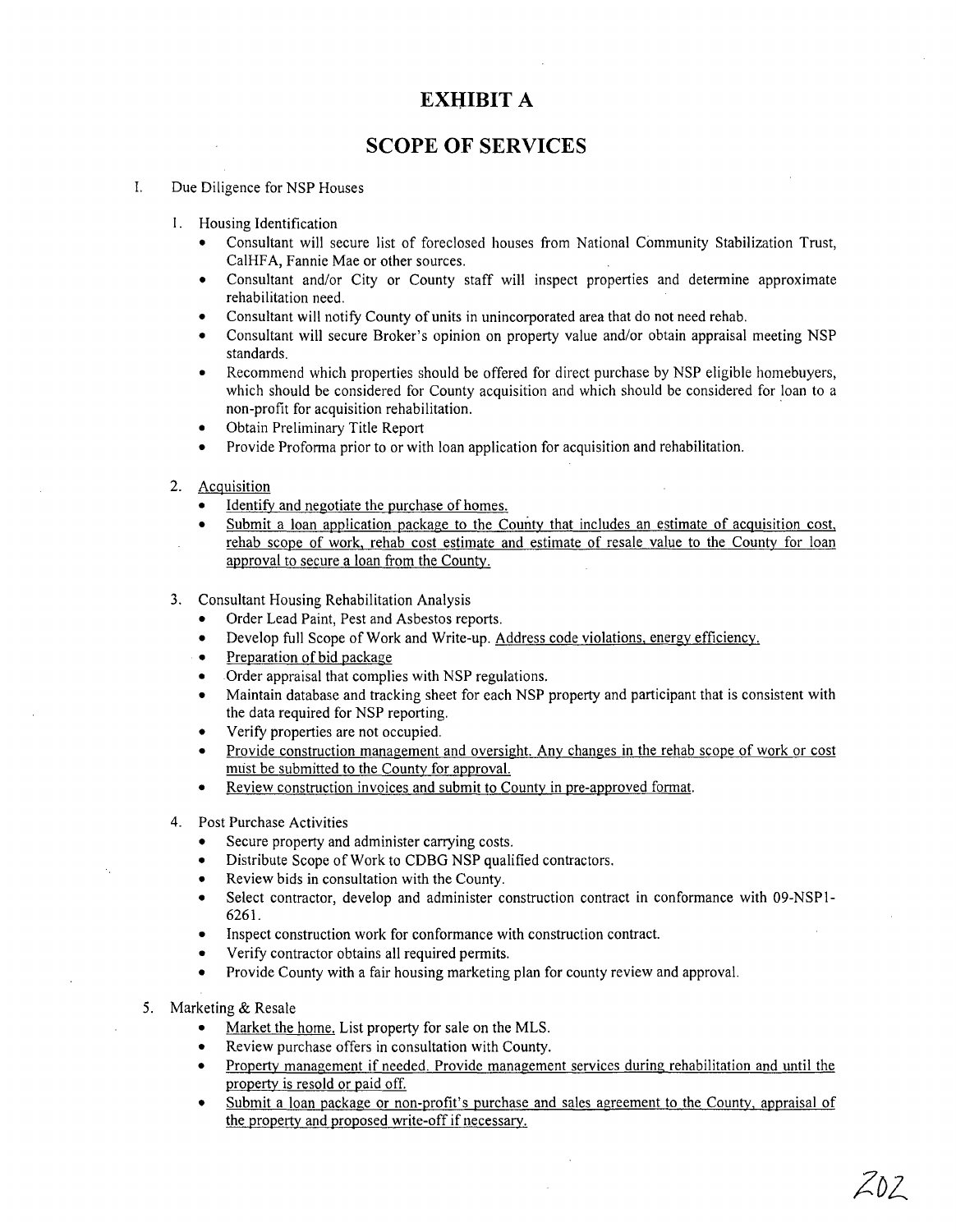- 6. Lending & Loan Servicing for Both Acquisition and Resale
	- Loan processing, including loan intake, loan underwriting, and loan closing, including proper recording of property deed restrictions and any other property recordings.
	- Prepare the Promissory Note, Deed of Trust, prepare escrow instructions and submit to County based on forms and samples pre-approved by the County.
	- Verify that escrow instructions are followed and inform County when funds should be available for disbursement.
	- Income qualify eligible homebuyer and prepare NSP income eligibility forms and documentation for County review and signature.
	- Prepare and submit loan packages for home buyer loans to County for approval
	- Complete checklists provided by County to ensure clear delineation of tasks to be accomplished by consultant and tasks to be accomplished by county staff for loan approval and loan funding.
- 7. Administrative Tasks
	- .. Provide monthly status reports regarding the number of homes acquired, the status of homes undergoing rehabilitation, demographic information on homebuyers, and loan balance cash flow.
	- Coordinate with county staff to ensure the timely submittal of all information for quarterly reports to HCD and cash requests associated with the program.
	- After termination of the contract, ensure orderly transition of program files, including status of follow-up items.

#### 8. County Tasks

- Prepare-loan documents.
- Qualify buyers for purchase of house upon completion of rehabilitation.
- Complete NEPA/CEQA environmental clearance where necessary.
- Prepare and submit required draw requests and quarterly reports to HCD
- Account for Program income and NSP loan portfolio.

ZN3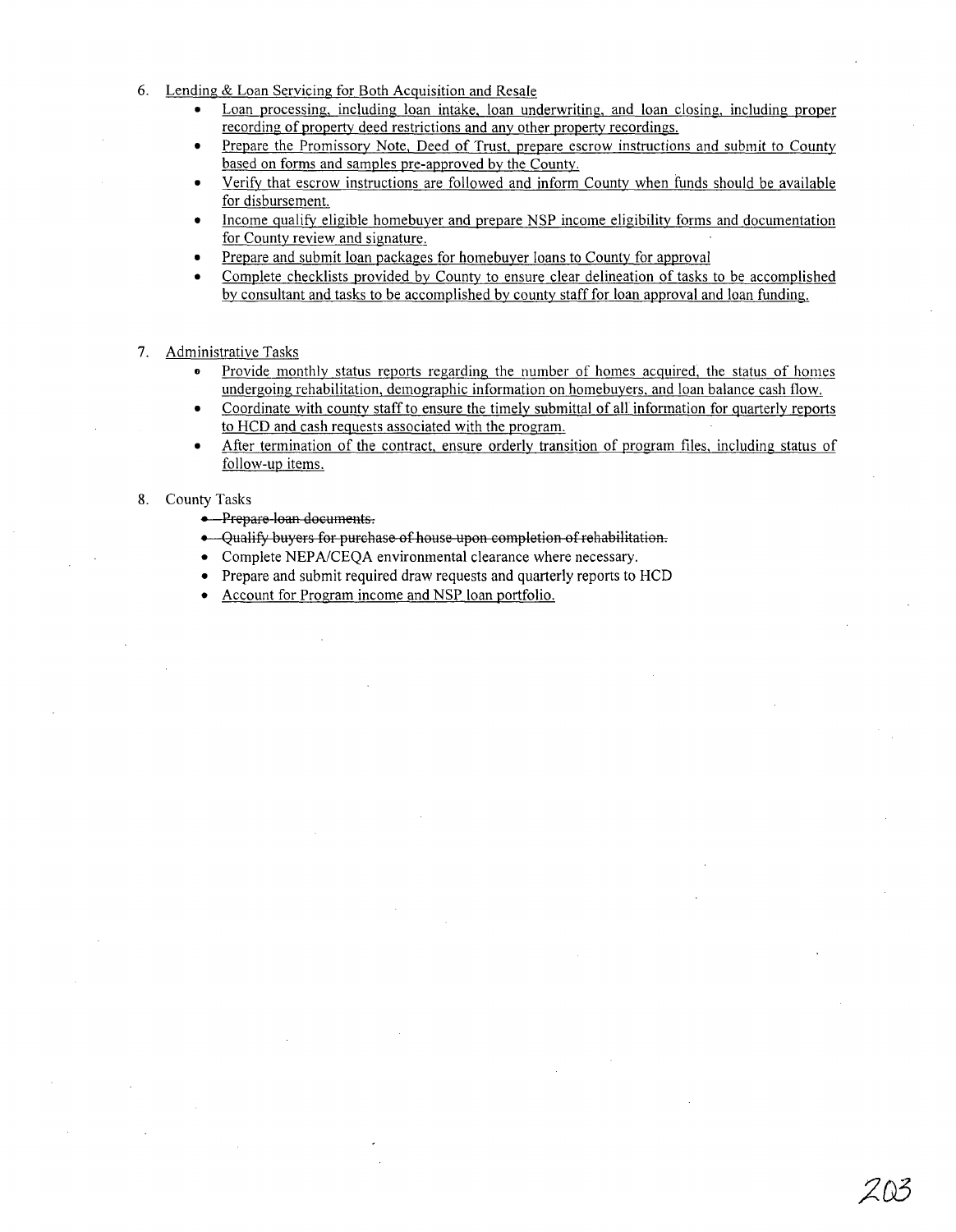## **EXHIBIT B**

# **PAYMENT FOR SERVICES RENDERED**

| ACTIVITY DELIVERY $\mid$ \$ 271,000 |  |
|-------------------------------------|--|
| TOTAL BUDGET $\frac{1}{2}$ 271,000  |  |

Payment is based on a total maximum budget of \$271,000 (Two Hundred Seventy-one Thousand Dollars). Direct expenses, if any, are part of the maximum budget and will be negotiated on a case-by-case basis. Any invoices already paid under the contract as first executed February 11, 2010 will be deducted from the activity delivery percentage billing.

#### FEE SCHEDULE

Activity Delivery for due diligence/pre-development purchase and rehabilitation and disposition for additional units: 7% purchase activity delivery can be billed when purchase escrow closes. 19% Rehabilitation Activity Delivery can be billed as partial payments based upon the percentage of rehabilitation complete or upon filing Notice of Completion. 8% disposition activity delivery costs and 8% homebuyer loan processing and qualification activity delivery costs can be billed upon close of escrow sale to an eligible buyer.

Additional direct expenditures for holding costs, also known as carrying costs, over and above the percentages above, can be paid out of the total contract budget. Eligible holding costs are those expenditures not funded by NSP loans. Holding costs are defined to include property taxes, insurance maintenance, utilities and similar expenditures to maintain the property during rehabilitation and in a post-rehabilitation condition and prepare the property for sale.

204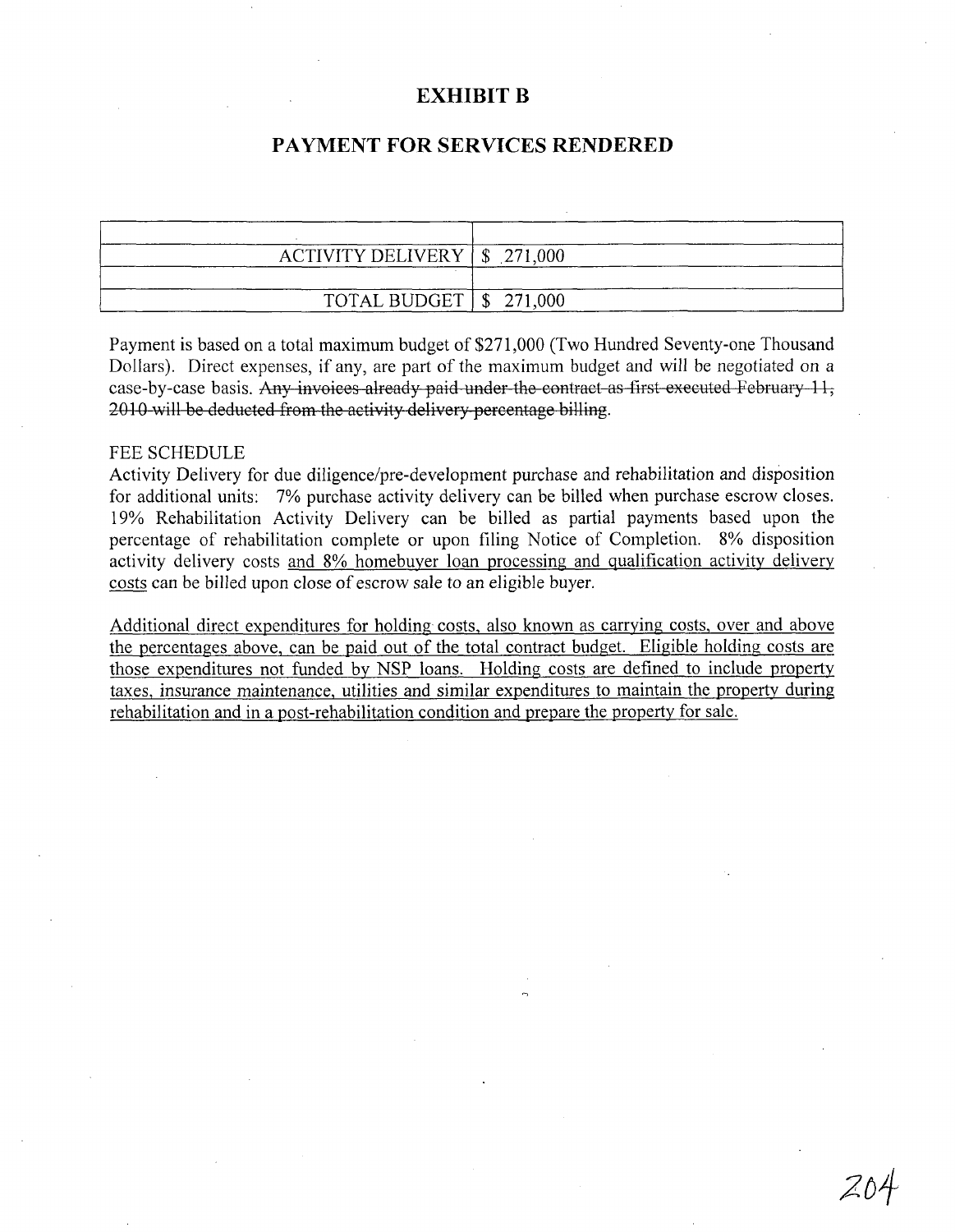# **Before the Board of Supervisors County of Placer, State of California**

**In** the matter of:

Authorizing an Amendment to the Community Development Block Grant Neighborhood Stabilization Program Loan Guidelines to allow for loan balance reductions for acquisition and rehabilitation of bank-owned homes for resale to qualified<br>low-, moderate-, and middle-income homebuyers First Reading \_\_\_\_\_\_\_\_\_\_\_\_\_\_\_\_\_\_\_\_

Reso. No.

Ord. No.

The following Resolution was duly passed by the Board of Supervisors

of the County of Placer at a regular meeting held  $\qquad \qquad$ 

by the following vote on roll call:

Ayes:

Noes:

Absent:

Signed and approved by me after its passage.

Attest: Chair, Board of Supervisors

Clerk of said Board

WHEREAS, the State of California Department of Housing and Community Development (HCD) has awarded Community Development Block Grant (CDBG) Neighborhood Stabilization Program (NSP) fund allocations to the City of Lincoln - \$667,852, the City of Rocklin - \$505,694, and the unincorporated areas of Placer County - \$872,923;

WHEREAS, the County seeks to find a cost effective means to acquire bank-owned homes with CDBG NSP funds and rehabilitate them prior to resale to qualified buyers;

WHEREAS, the CDBG NSP program allows acquisition and rehabilitation of a bank-owned house;